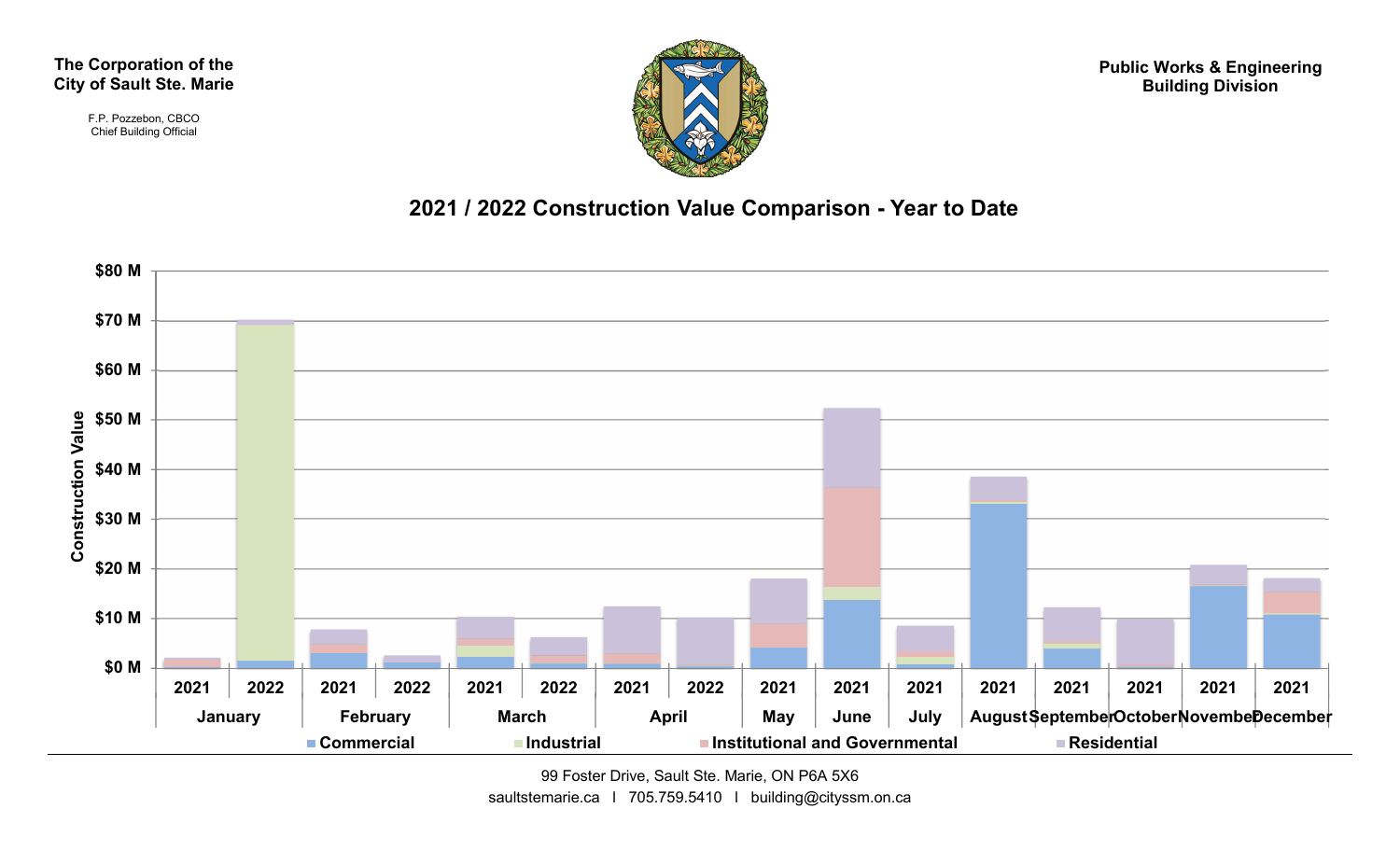**University**

**<sup>0</sup>**



**Tel: (705) 759-5410Fax: (705) 541-7165**

## **BUILDING PERMITS SUMMARY 2022/01/01 to 2022/04/30**

| <b>Building Type</b>                                     |                                  | <b>New Construction</b>  |                      |                                  | <b>Alterations and Additions</b> |                      | <b>Total</b>                     |                          |                      |
|----------------------------------------------------------|----------------------------------|--------------------------|----------------------|----------------------------------|----------------------------------|----------------------|----------------------------------|--------------------------|----------------------|
|                                                          | <b>Num</b><br>of<br><b>Units</b> | Num of<br><b>Permits</b> | <b>Value of Work</b> | <b>Num</b><br>of<br><b>Units</b> | Num of<br><b>Permits</b>         | <b>Value of Work</b> | <b>Num</b><br>of<br><b>Units</b> | Num of<br><b>Permits</b> | <b>Value of Work</b> |
| <b>Commercial</b>                                        |                                  |                          |                      |                                  |                                  |                      |                                  |                          |                      |
| Hotel, hotel/motel,<br>motor hotel                       | $\mathbf 0$                      | 0                        | \$0.00               | $\mathbf 0$                      | $\mathbf 1$                      | \$314,550.00         | $\mathbf 0$                      | $\mathbf 1$              | \$314,550.00         |
| Indoor recreational<br>building                          | $\mathbf 0$                      | 0                        | \$0.00               | $\mathbf 0$                      | $\overline{2}$                   | \$6,774.57           | $\mathbf 0$                      | $\overline{2}$           | \$6,774.57           |
| Motor vehicle show<br>room (new and used)                | $\mathbf 0$                      | 0                        | \$0.00               | $\mathbf 0$                      | $\mathbf{1}$                     | \$41,584.00          | $\mathbf 0$                      | $\mathbf 1$              | \$41,584.00          |
| Office building                                          | 0                                | $\overline{0}$           | \$0.00               | $\mathbf 0$                      | $\overline{7}$                   | \$1,146,280.00       | $\mathbf 0$                      | $\overline{7}$           | \$1,146,280.00       |
| Office complex                                           | 0                                | 0                        | \$0.00               | $\pmb{0}$                        | $\mathbf{3}$                     | \$363,000.00         | $\pmb{0}$                        | $\mathbf{3}$             | \$363,000.00         |
| Restaurant                                               | 0                                | 0                        | \$0.00               | 0                                | 5                                | \$705,000.00         | 0                                | 5                        | \$705,000.00         |
| Retail and wholesale<br>outlets                          | $\mathbf 0$                      | 0                        | \$0.00               | $\pmb{0}$                        | 8                                | \$503,110.00         | $\mathbf 0$                      | 8                        | \$503,110.00         |
| Retail complex                                           | $\pmb{0}$                        | 0                        | \$0.00               | $\pmb{0}$                        | $\overline{7}$                   | \$865,500.00         | $\pmb{0}$                        | $\overline{7}$           | \$865,500.00         |
| Total:                                                   | $\mathbf 0$                      | $\mathbf 0$              | \$0.00               | $\pmb{0}$                        | 34                               | \$3,945,798.57       | $\pmb{0}$                        | 34                       | \$3,945,798.57       |
| <b>Industrial</b>                                        |                                  |                          |                      |                                  |                                  |                      |                                  |                          |                      |
| Maintenance building                                     | $\mathbf 0$                      |                          | \$138,000.00         | $\pmb{0}$                        | $\pmb{0}$                        | \$0.00               | $\pmb{0}$                        | $\mathbf 1$              | \$138,000.00         |
| Primary industry<br>building                             | $\mathbf 0$                      | 1                        | \$67,566,000.00      | 0                                | $\mathbf 0$                      | \$0.00               | $\mathbf 0$                      | $\mathbf{1}$             | \$67,566,000.00      |
| Storage building                                         | $\pmb{0}$                        | 0                        | \$0.00               | 0                                | 3                                | \$186,164.00         | $\pmb{0}$                        | 3                        | \$186,164.00         |
| <b>Total:</b>                                            | $\bf{0}$                         | $\mathbf{2}$             | \$67,704,000.00      | $\mathbf 0$                      | 3                                | \$186,164.00         | $\mathbf 0$                      | 5                        | \$67,890,164.00      |
| <b>Institutional and Governmental</b>                    |                                  |                          |                      |                                  |                                  |                      |                                  |                          |                      |
| Day care, nursing<br>home, rest home,<br>home for the bl | 0                                | 0                        | \$0.00               | 0                                | $\mathbf 1$                      | \$26,216.00          | $\mathbf 0$                      | $\mathbf 1$              | \$26,216.00          |
| Secondary school,<br>high school, junior<br>high school  | $\mathbf 0$                      | 0                        | \$0.00               | $\pmb{0}$                        | $\mathbf{1}$                     | \$1,500,000.00       | $\mathbf 0$                      | $\mathbf{1}$             | \$1,500,000.00       |

**<sup>0</sup> \$0.00 <sup>0</sup> <sup>1</sup> \$160,000.00 <sup>0</sup> <sup>1</sup> \$160,000.00** Generated 2022/05/02 at 11:23 AM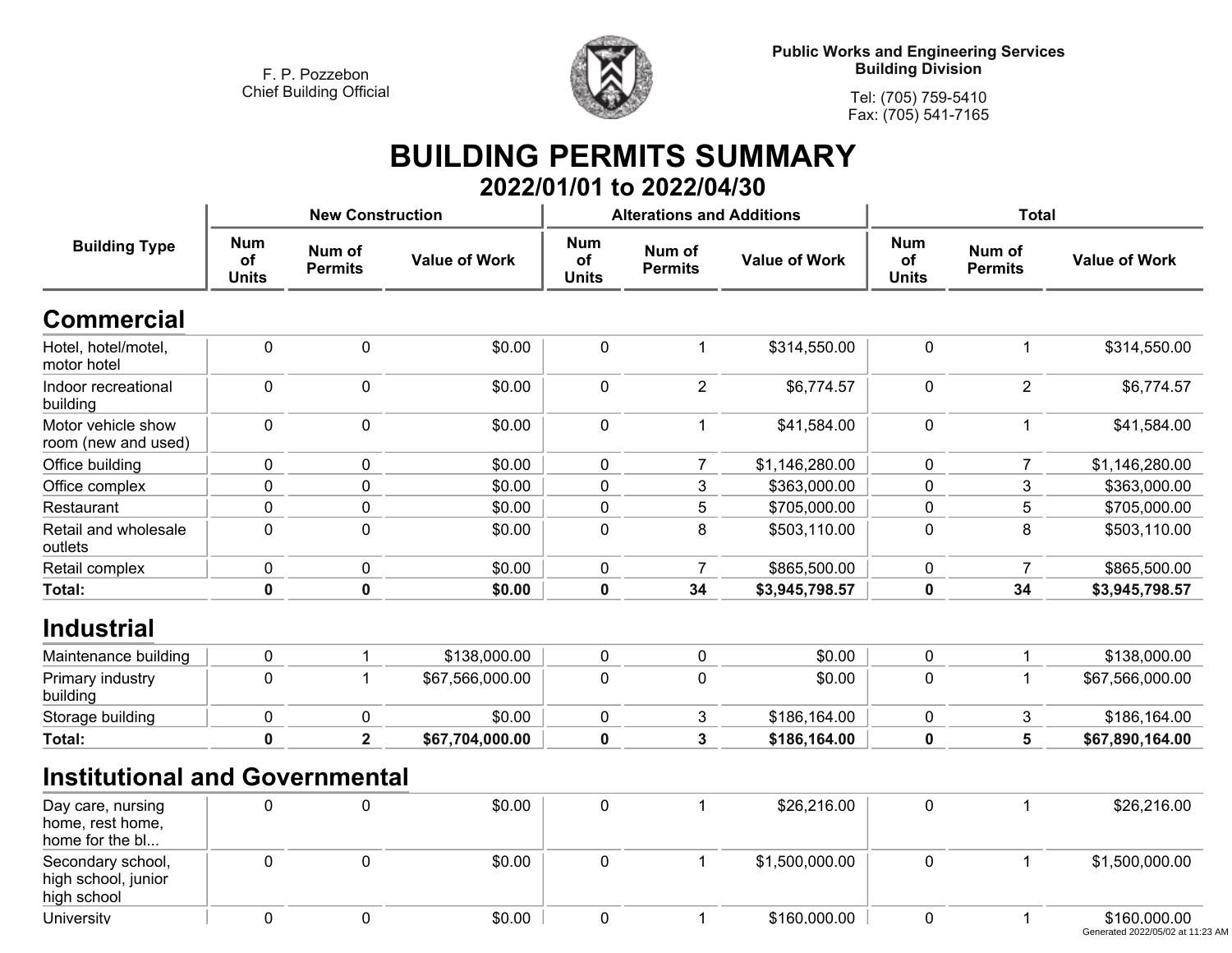| Total:                                                   | 0           |                | \$0.00          | $\mathbf 0$ | 3           | \$1,686,216.00 | 0        | 3   | \$1,686,216.00  |
|----------------------------------------------------------|-------------|----------------|-----------------|-------------|-------------|----------------|----------|-----|-----------------|
| <b>Residential</b>                                       |             |                |                 |             |             |                |          |     |                 |
| Apartment                                                | 0           | $\Omega$       | \$0.00          | 4           | 20          | \$931,590.04   | 4        | 20  | \$931,590.04    |
| Apartment -<br>Condominium                               | $\mathbf 0$ | $\Omega$       | \$0.00          | $\mathbf 0$ |             | \$86,083.00    | $\Omega$ |     | \$86,083.00     |
| Row House                                                | 8           | $\overline{2}$ | \$1,600,000.00  | $\mathbf 0$ | $\mathbf 0$ | \$0.00         | 8        | 2   | \$1,600,000.00  |
| Row House -<br>Condominium                               | 4           |                | \$950,000.00    | $\pmb{0}$   | $\mathbf 0$ | \$0.00         | 4        |     | \$950,000.00    |
| Semi-Detached or<br>Double (side by side),<br>single-att |             |                | \$1,650,000.00  | $\mathbf 0$ | 3           | \$9,647.00     |          | 4   | \$1,659,647.00  |
| Single House                                             | 13          | 16             | \$8,813,400.00  | 0           | 118         | \$1,744,144.10 | 13       | 134 | \$10,557,544.10 |
| Total:                                                   | 26          | 20             | \$13,013,400.00 | 4           | 142         | \$2,771,464.14 | 30       | 162 | \$15,784,864.14 |
| <b>Grand Total:</b>                                      | 26          | 22             | \$80,717,400.00 | 4           | 182         | \$8,589,642.71 | 30       | 204 | \$89,307,042.71 |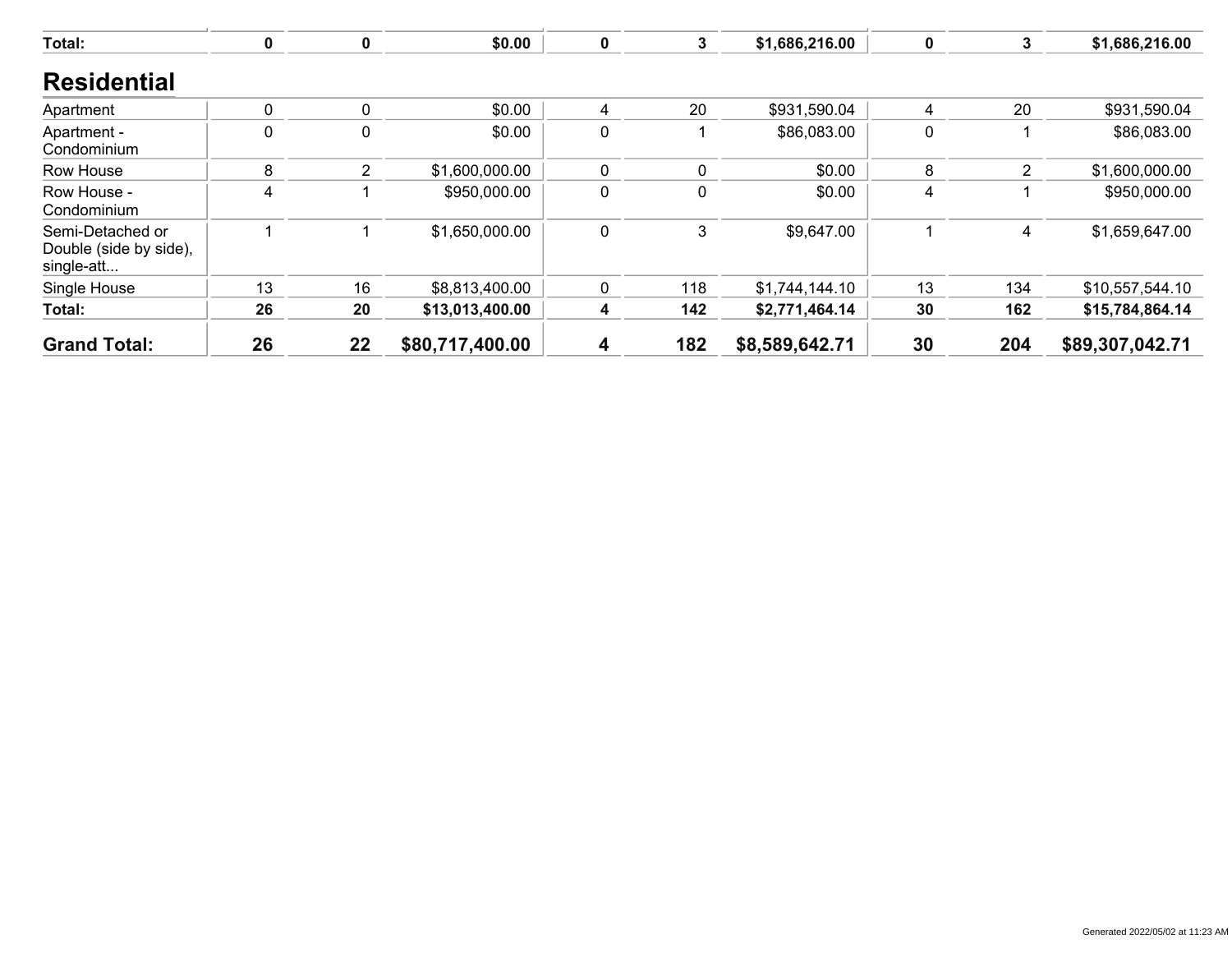

**Public Works and Engineering Services Building Division**

**Tel: (705) 759-5410Fax: (705) 541-7165**

## **DEMOLITION PERMITS SUMMARY 2022/01/01 to 2022/04/30**

| <b>Building Type</b>                                     |                        | <b>New Construction</b>  |                         |                        | <b>Alterations and Additions</b> |                      | <b>Total</b>           |                          |                      |
|----------------------------------------------------------|------------------------|--------------------------|-------------------------|------------------------|----------------------------------|----------------------|------------------------|--------------------------|----------------------|
|                                                          | Num of<br><b>Units</b> | Num of<br><b>Permits</b> | Value of<br><b>Work</b> | Num of<br><b>Units</b> | Num of<br><b>Permits</b>         | <b>Value of Work</b> | Num of<br><b>Units</b> | Num of<br><b>Permits</b> | <b>Value of Work</b> |
| <b>Commercial</b>                                        |                        |                          |                         |                        |                                  |                      |                        |                          |                      |
| Retail complex                                           | 0                      | 0                        | \$0.00                  | $\mathbf 0$            | $\overline{2}$                   | \$53,500.00          | 0                      | $\overline{2}$           | \$53,500.00          |
| Total:                                                   | 0                      | $\mathbf 0$              | \$0.00                  | 0                      | $\mathbf{2}$                     | \$53,500.00          | $\mathbf 0$            | $\mathbf{2}$             | \$53,500.00          |
| <b>Industrial</b>                                        |                        |                          |                         |                        |                                  |                      |                        |                          |                      |
| Plant for manufacturing,<br>processing and<br>assembling | $\mathbf 0$            | $\mathbf 0$              | \$0.00                  | $\mathbf 0$            |                                  | \$200,000.00         | $\mathbf 0$            |                          | \$200,000.00         |
| Storage building                                         | $\mathbf 0$            | $\mathbf 0$              | \$0.00                  | $\mathbf 0$            |                                  | \$20,000.00          | $\mathbf 0$            |                          | \$20,000.00          |
| Total:                                                   | 0                      | $\mathbf 0$              | \$0.00                  | 0                      | $\mathbf{2}$                     | \$220,000.00         | 0                      | $\mathbf{2}$             | \$220,000.00         |
| <b>Residential</b>                                       |                        |                          |                         |                        |                                  |                      |                        |                          |                      |
| Single House                                             | $\mathbf 0$            | $\mathbf 0$              | \$0.00                  | $\mathbf 0$            | $\overline{2}$                   | \$6,500.00           | $\mathbf 0$            | $\overline{2}$           | \$6,500.00           |
| Total:                                                   | $\mathbf 0$            | $\mathbf 0$              | \$0.00                  | $\mathbf 0$            | $\mathbf{2}$                     | \$6,500.00           | $\mathbf 0$            | $\mathbf{2}$             | \$6,500.00           |
| <b>Grand Total:</b>                                      | 0                      | 0                        | \$0.00                  | $\mathbf 0$            | 6                                | \$280,000.00         | $\boldsymbol{0}$       | 6                        | \$280,000.00         |